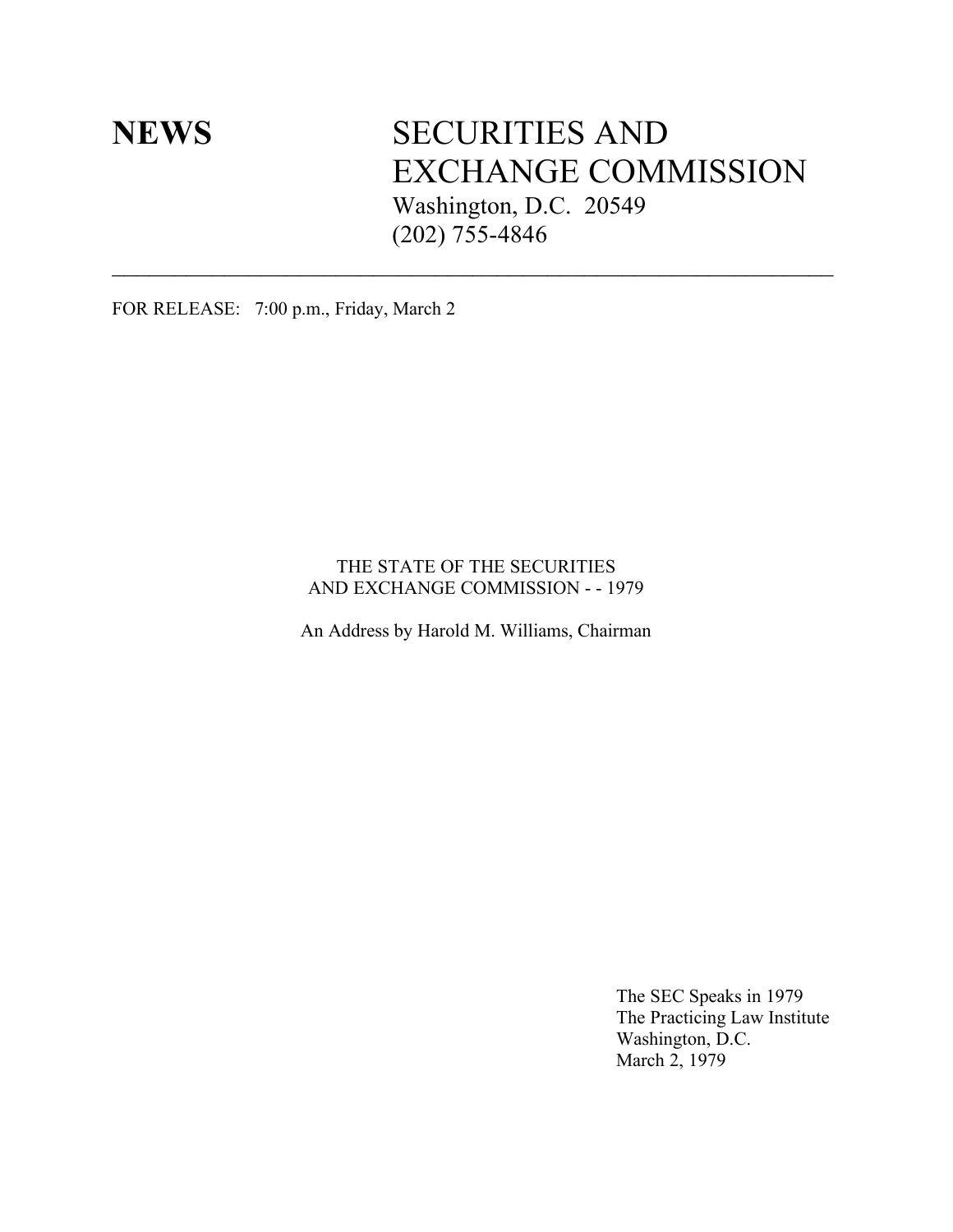#### I. INTRODUCTION

One year ago tonight, before this audience, I delivered the first of what will be five "State of the SEC" addresses. In my remarks last year, I focused chiefly on the concept of self-regulation - - the principle on which much of the Commission's work is premised. Some observers, it seemed to me, had misread the Commission as deliberately distancing itself from those it regulates and as moving away from the concept of self-regulation. In my remarks last year, I stressed the Commission's commitment to this principle and described changes in the legal environment - - LARGELY beyond the Commission's control - - which had affected both the substance of the Commission's work and the dynamics of the self-regulatory relationship.

In the past year, additional developments have, rather superficially I think, been read as the Commission losing faith in the concept of selfregulation. For example, the Commission, under the rather unique statutory dictates of the Energy Conservation Act, in a proceeding concerning oil and gas accounting practices, reached a result which some in the accounting profession felt did not give appropriate deference to work of the Financial Accounting Standards Board. Further, the Commission adopted an important package of rule proposals originating from its corporate governance rulemaking proceeding which, some have claimed, will have an important - - if indirect - - impact on the structure of corporate boards of directors. Moreover, several weeks ago, the Commission adopted two rules to implement the accounting provisions of the Foreign Corrupt Practices Act over the objections of many commentators. And, at the same time that these developments seem to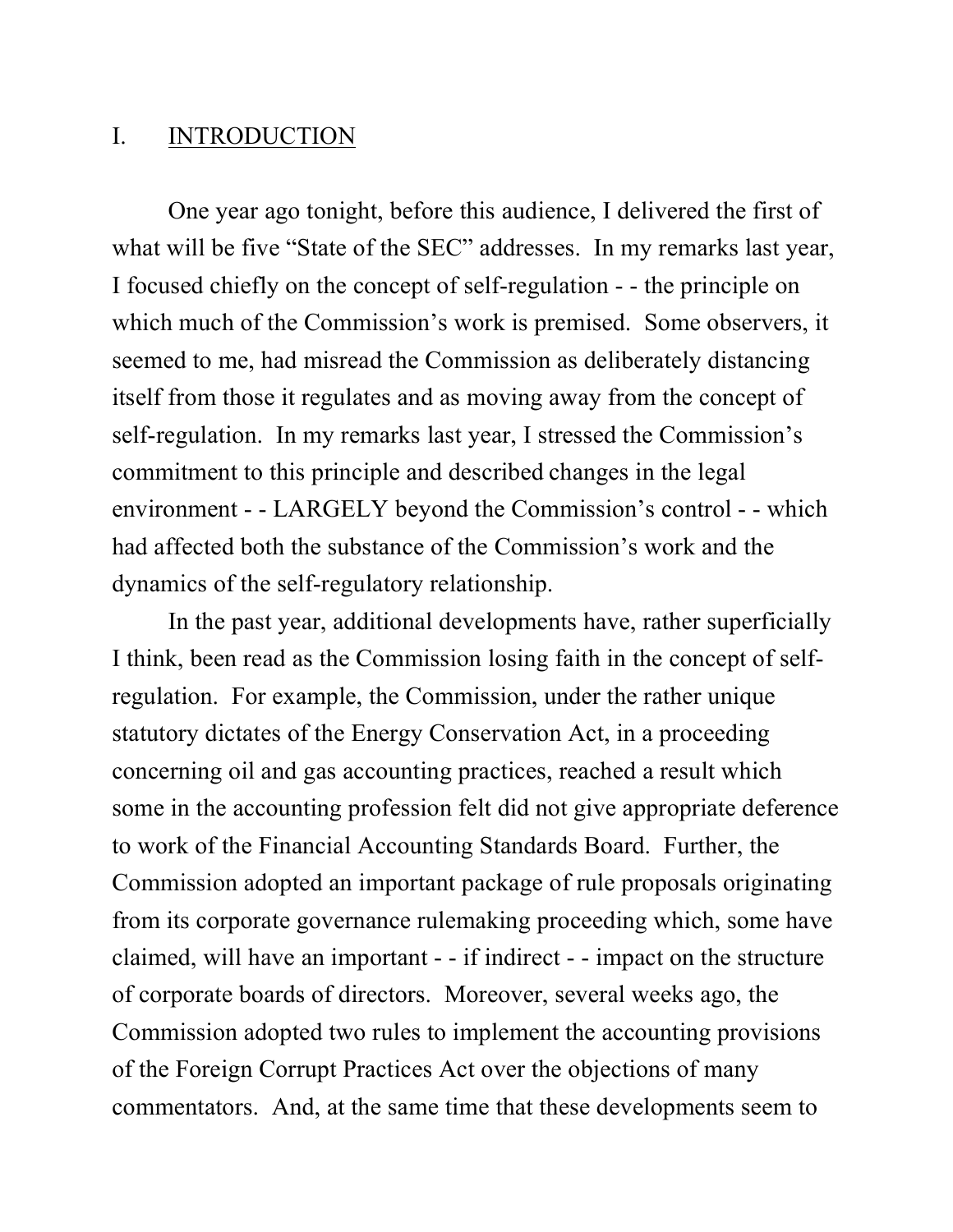suggest a growing distance between the Commission, on the one hand, and those that it regulates and who practice before it on the other, Congress enacted the Ethics in Government Act of 1978. Many of us believe that Act has a strong - - although apparently unintended - potential to curtail the traditional and healthy interchange between the Commission's staff and the private bar.

Although these and other developments have led some to conclude that the Commission is moving away from the concept of selfregulation, more sophisticated analysis would reveal that our commitment to this principle remains undiminished. For example, the Commission's first Annual Report to Congress on the Accounting Profession, our efforts to facilitate development of the national market system, the Commission's study of investment company regulation, the recommendations in our recent Options Study, and several other Commission actions which I will mention this evening, should make it clear that we intend to rely heavily on private sector initiatives where they are appropriate and so long as we can be satisfied that such a course will result in effective implementation of statutory goals. I personally believe - - and I think the other members of the Commission share my view - - that this is the soundest course. In my view, the most effective and efficient form of regulation builds upon the strength and commitment of those whom it affects rather than on government fiat.

Indeed, other arms of the federal government are increasingly recognizing the efficacy of reliance on private sector initiative, rather than costly and detailed rules and regulations. For example, just recently the Chairman of the Consumer Products Safety Commission reportedly testified before Congress that mandatory standards in regulating product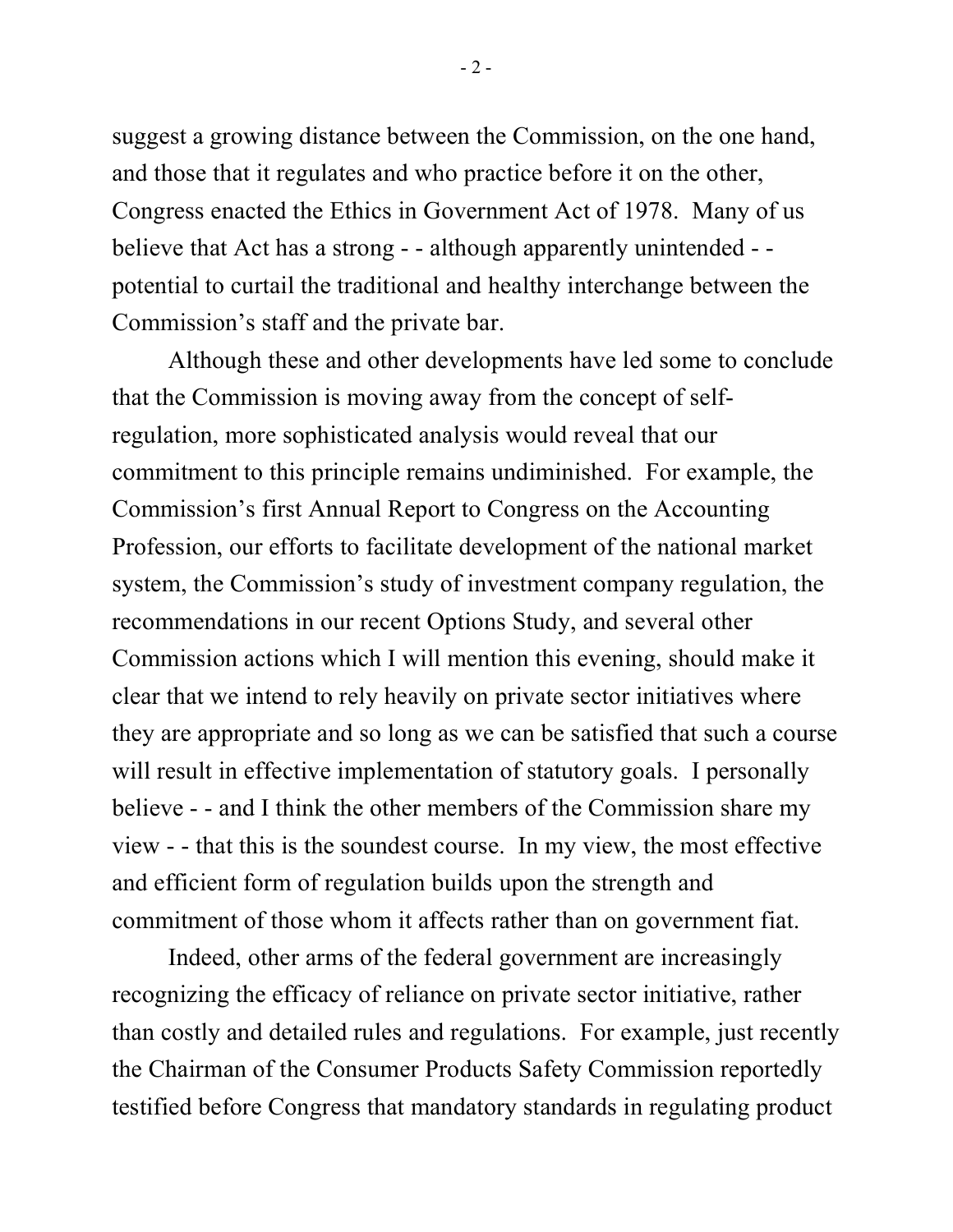safety, once thought to be vital, have "proven to be far more costly and difficult to develop than anticipated," and that "[v]oluntary standards are emerging as a more promising mechanism for achieving product safety than in the past."

The fact that there may be confusion concerning the Commission's commitment to self-regulation leads me to my second point. It is apparent to me that traditional Commission-watchers are finding it increasingly difficult to assess the Commission's performance. One particularly apt example of this difficulty occurred last fall, when on the very same day, a newspaper piece suggested that the problem with the Commission under my chairmanship is that it is hesitant to act, and an article in a national business magazine described me as too aggressive and as moving the Commission "too far, too fast."

Both articles may be right. To understand the paradox one must first understand the fundamental nature of self-regulation. Selfregulation does not mean that the private sector is left alone to conduct its business with unfettered discretion. It could not work this way. There are too many pressures against change - - pressures to leave well enough alone. It's the "if it ain't broke, don't fix it" syndrome. In order for self-regulation to work, government must be active in establishing objectives and in stimulating timely and effective implementation of these goals.

Ideally, of course, there will be a mutual appreciation of the objectives to be reached, and the private sector will then be entitled - and expected - - to use its best judgment in determining the most effective way to arrive at the goal. This is an efficient regulatory approach, for the private sector often understands its problems better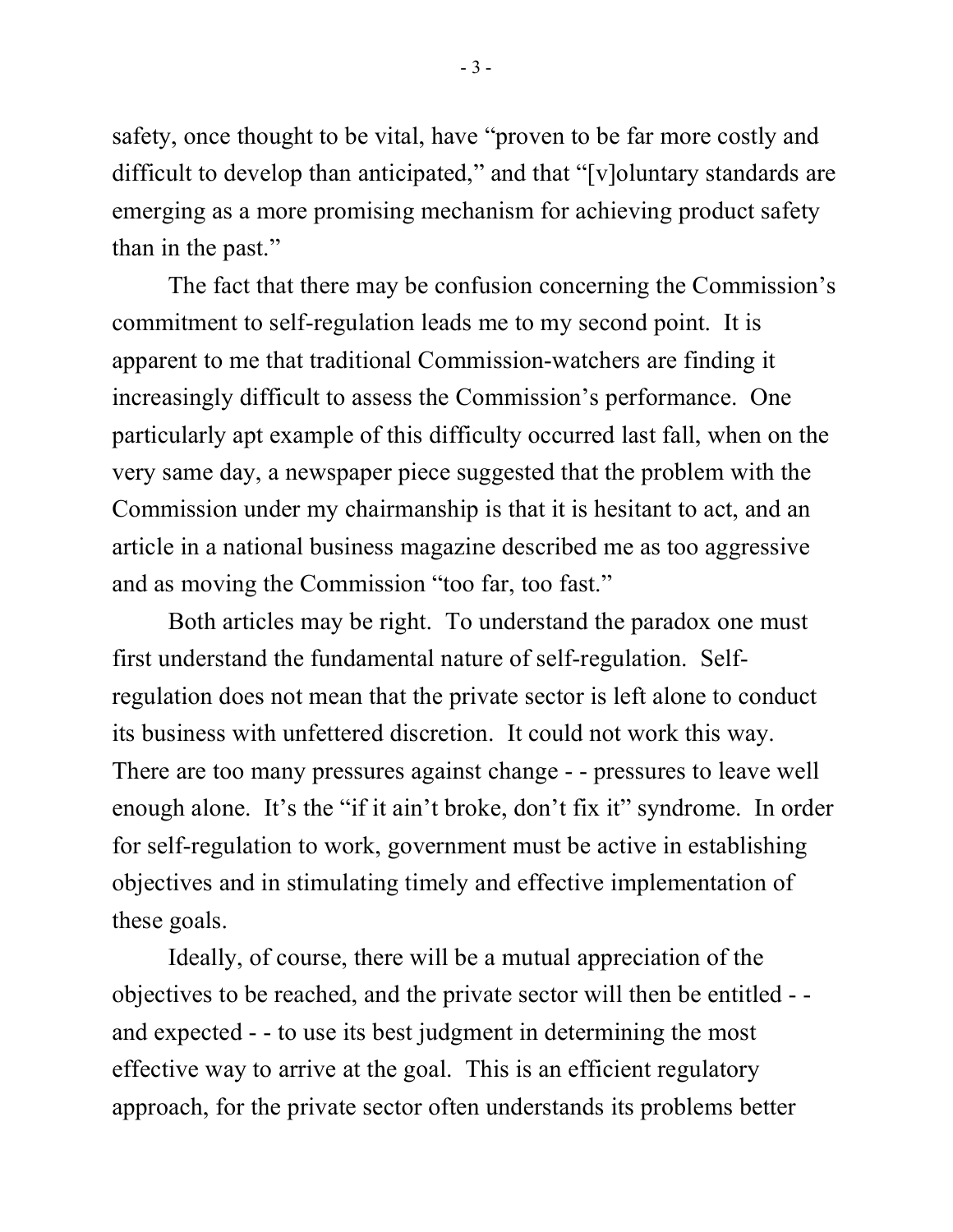than does government, and can better tailor specific responses to achieve a general solution.

All of this presumes that the private sector is operating in good faith, that there is the requisite agreement as to principles, and that progress towards shared goals proceeds at an appropriate pace. Thus, an agency like the Commission, which is committed to self-regulation, will and must remain active in the process by which objectives are set, and through which methods are derived to implement these objectives.

It is quite possible that in fulfilling its self-regulatory role, the Commission may be perceived to be more of an irritant - - perhaps even more demanding - - than if it simply mandated adherence to specific and detailed rules and regulations. There is more tension because we are acting in an unfamiliar way - - because we are provoking - - insistent on achieving certain goals, but not on the methods to be employed in their attainment.

This leads us back to the paradox which began the analysis. It is true that the Commission is reluctant to substitute its judgment for that of the private sector in the selection of methods. Thus, in a sense, we are "regulating" less. In some ways this is being "hesitant to act." But it is also true that we are increasingly aggressive - - even provocative - - in establishing self-regulatory goals and in challenging the private sector to find its own ways to meet them. Thus, many feel we are pushing them "too far, too fast," even though they are being urged to follow paths of their own choosing.

This paradoxical approach creates interesting problems. For example, how does one measure the Commission's performance in such a self-regulatory context?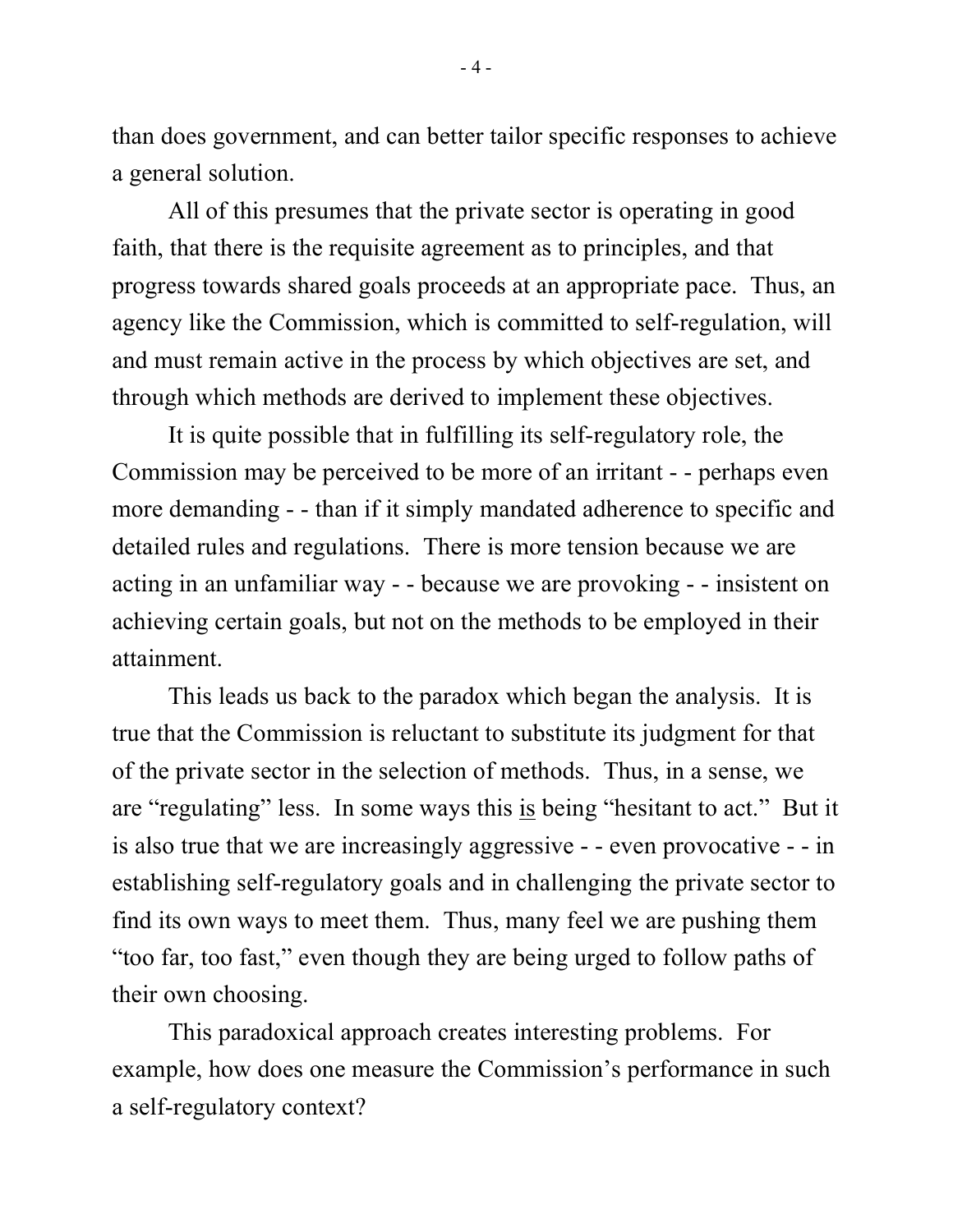In evaluating the Commission's work, I suspect that there has been a tendency in the past to keep score on the basis of our major pronouncements, the rules we adopt, the cases we bring, and the like. In the new regulatory climate, however, such a traditional measure of the Commission's effectiveness will probably lead to an underassessment of results. For much of the important work which the Commission has done in the past year, and which it will do in the coming years, will not be susceptible of such statistical measurement. Because of our continuing commitment to encouraging private sector initiative and selfregulation, many of our most significant efforts in facilitating the development of the national market system, in overseeing the accounting profession, in deregulating the investment management area, and in enhancing corporate accountability, will not take the form of formal Commission action, but rather of stimulating the private sector to use its initiative.

Where necessary, of course we will step in with a more traditional response. We have never shied from controversy; and we will continue to be activist. But I would expect much of our efforts will remain process-oriented, informal and of lower visibility, and that our true performance can only be judged by the final results that are achieved.

While I am on the subject of assessment of our performance, let me mention a related issue. There seems to be some misperception that the Commission has recently "backed away" from several controversial rule proposals as a result of public pressure brought to bear through the comment process. This is not so. Indeed, those who interpret us this way do not understand the comment process as it is employed at the Commission.

- 5 -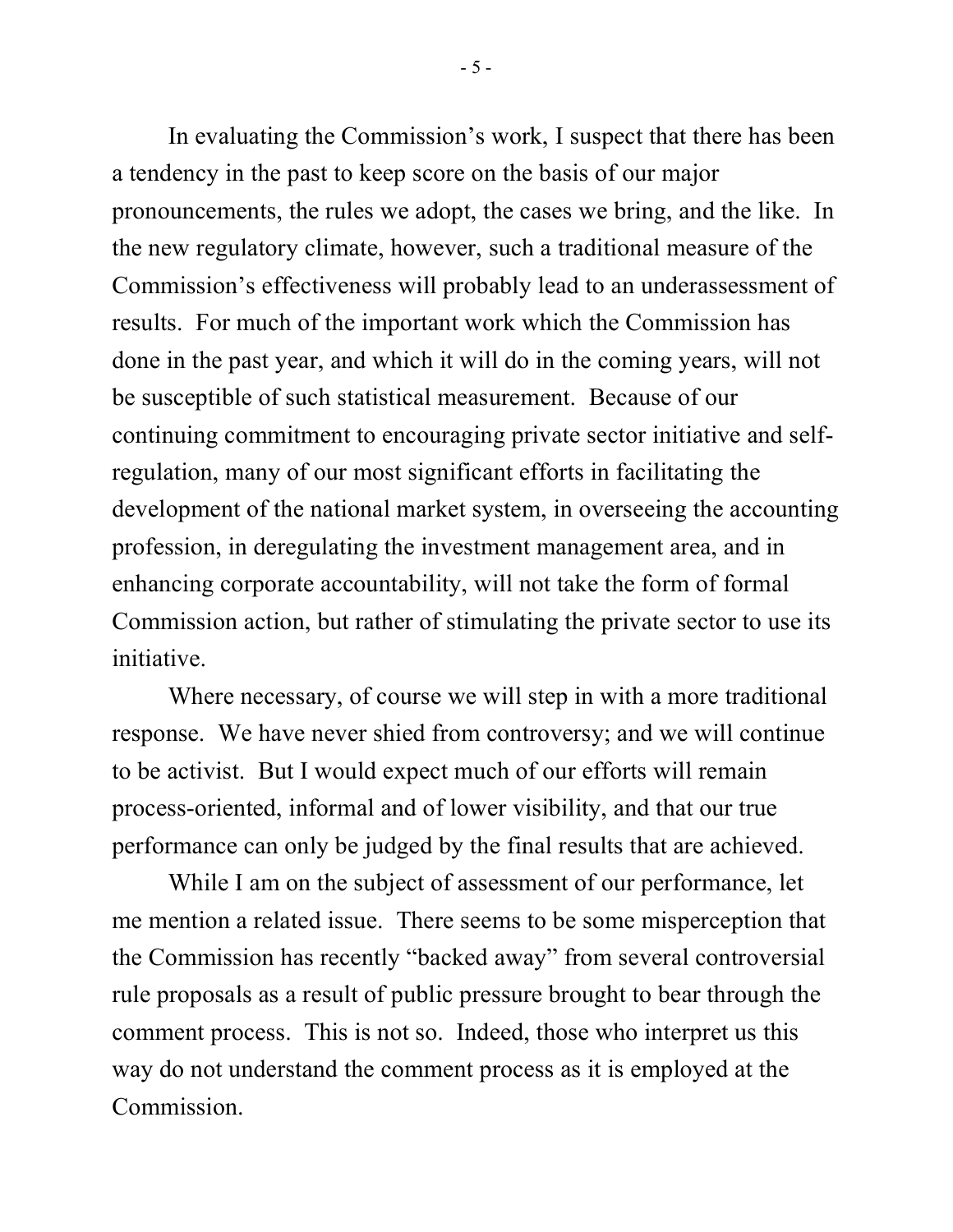We have proposed rules on several very fundamental issues - - not merely technical or peripheral ones. In our management remuneration proposal, for example, we were inquiring into the very essence of "Who is management?" and of "What is remuneration?" This is a different, and far more fundamental approach than one which merely proposes to require additional information about pension benefits, for example. As a result, we are stimulating increased public response, and we are upsetting some who wonder where our probing questions may lead. But, in my view, this is the kind of proposal that leads to effective rulemaking, and it is the kind of proposal you will see from us in the future.

The fact that we have made such a proposal - - and that it is lengthy and detailed - - does not mean we have predetermined to adopt it as proposed. We have made proposals which raise fundamental questions about which segments of the private sector are deeply concerned - - for example, Rule 390 dealing with the future of exchanges and auction markets, and corporate governance dealing with the composition and structure of Boards of Directors, as well as management remuneration. The issues involved in such proposals are substantive, not technical. Any meaningful analysis of these issues requires that they be articulated, from the beginning, in sharp and decisive terms.

We <u>expect</u> that the comment process will generate thoughtful and well-reasoned responses, so that our deliberations and rulemaking can be well-informed. The volume and thoughtfulness of response tells us that we are indeed ventilating <u>real</u> issues. When we thereafter modify a proposal before adopting it, we do not do so in order to "back away"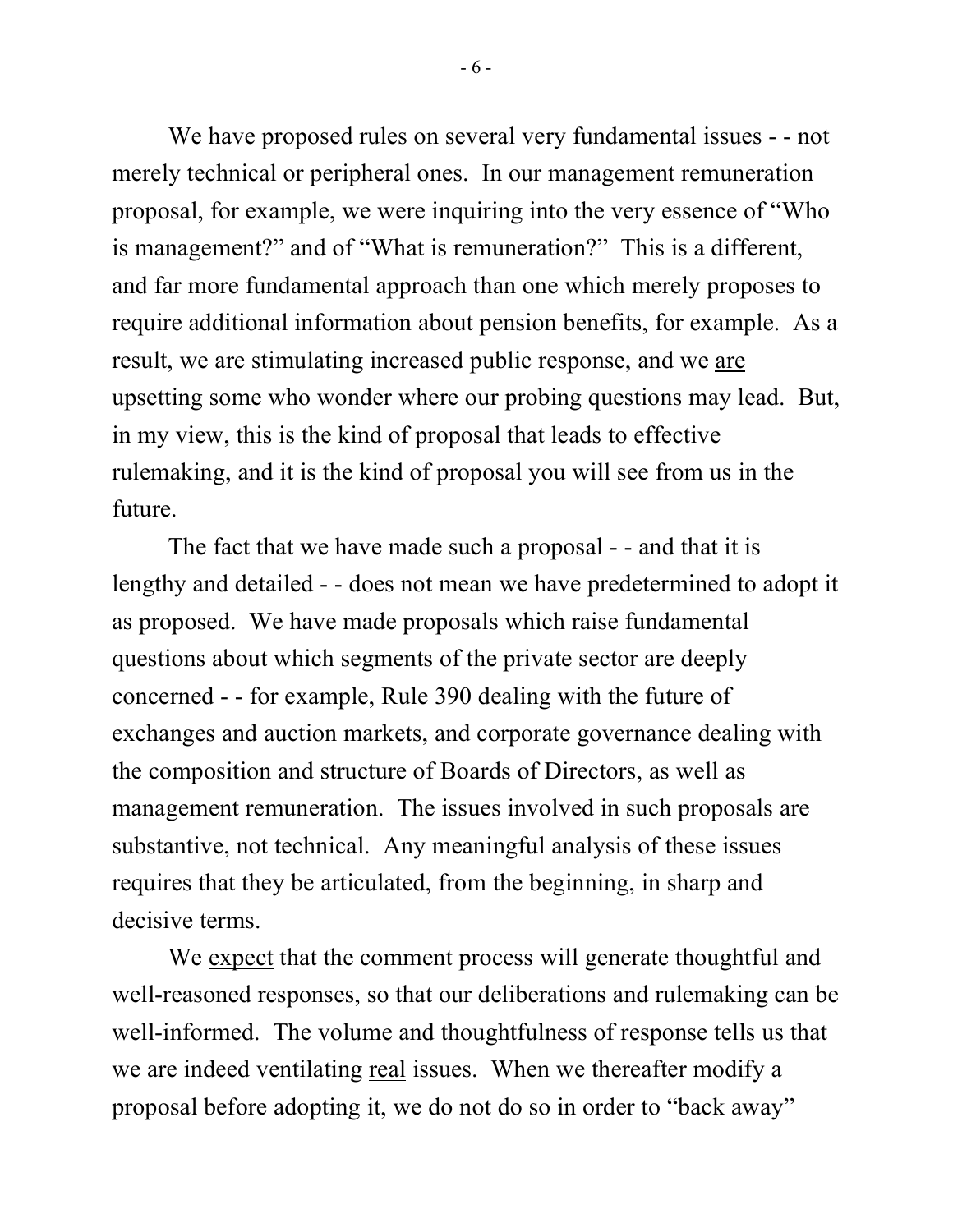from controversy, but rather to consider the benefits and burdens our rules will impose and to draw the regulatory line in the appropriate place - - which may be a different place than one might draw one's own philosophical line.

In this framework, I would like to undertake a brief evaluation of the Commission's progress during the past year, placing particular emphasis on our commitment to balance carefully the need for regulation against the advantages of self-regulation.

#### II. ACCOUNTING AND AUDITING

### A. Commission Oversight of the Accounting Profession

Let me first turn to an area in which the Commission has become increasingly active - - oversight of the accounting profession.

The Commission's approach to its oversight of the accounting profession exemplifies the two themes I have been discussing. First, we intend to emphasize self-regulatory initiatives from within the profession. And, second, we are working with the profession informally to help make self-regulation work.

Thus, in our first report to Congress, our approach was not prescriptive - - we did not purport to tell the profession what it must do to meet the objectives of self-regulation. Rather, both in the areas of auditor independence and in regulation and oversight, we set forth with particularity the major objectives that we believed the profession should meet in order to be effectively self-regulating. And, while we did not recommend methods of our own to reach those objectives, we told the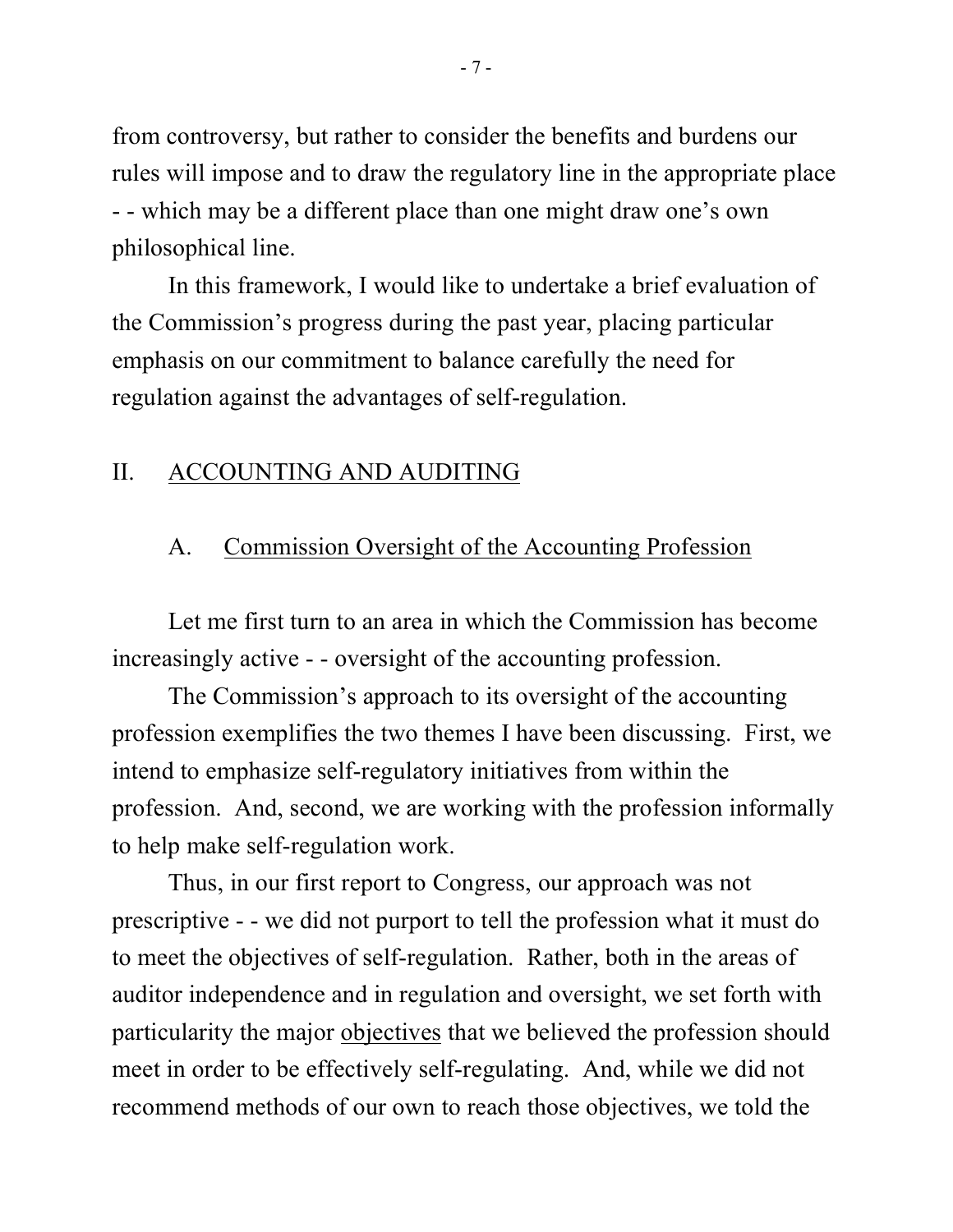Congress that the profession was making adequate progress in developing initiatives to achieve the self-regulatory objectives. Consequently, we recommend that these private initiatives be allowed to continue and evolve.

The Chief Accountant's Office and Commission have worked extensively with the profession over the past year with little public fanfare. Next July, the Commission will be issuing its second annual Report to Congress on the Accounting Profession and the Commission's Oversight Role, and will update our ongoing work with the profession and our assessment of their progress toward the articulated objectives

#### B. Setting Accounting and Auditing Standards

The Commission believes that the private sector should provide the initiative in setting accounting and auditing standards. Thus, it is appropriate that the Financial Accounting Standards Board has the primary role in addressing financial accounting issues - - subject, of course, to Commission oversight.

In the past, however, the profession has sometimes accepted only part of its responsibility to the standard-setting process. Take, for example, the events which preceded the Commission's decision last August to undertake the development of a new accounting method - reserve recognition accounting - - for oil and gas producers. The accounting profession had recognized for years the inadequacies of the two historical cost based accounting methods - - full cost and successful efforts - - prevalent in the oil and gas industry. Leaders of the profession - - in auditing firms, reporting companies, and the academy - - had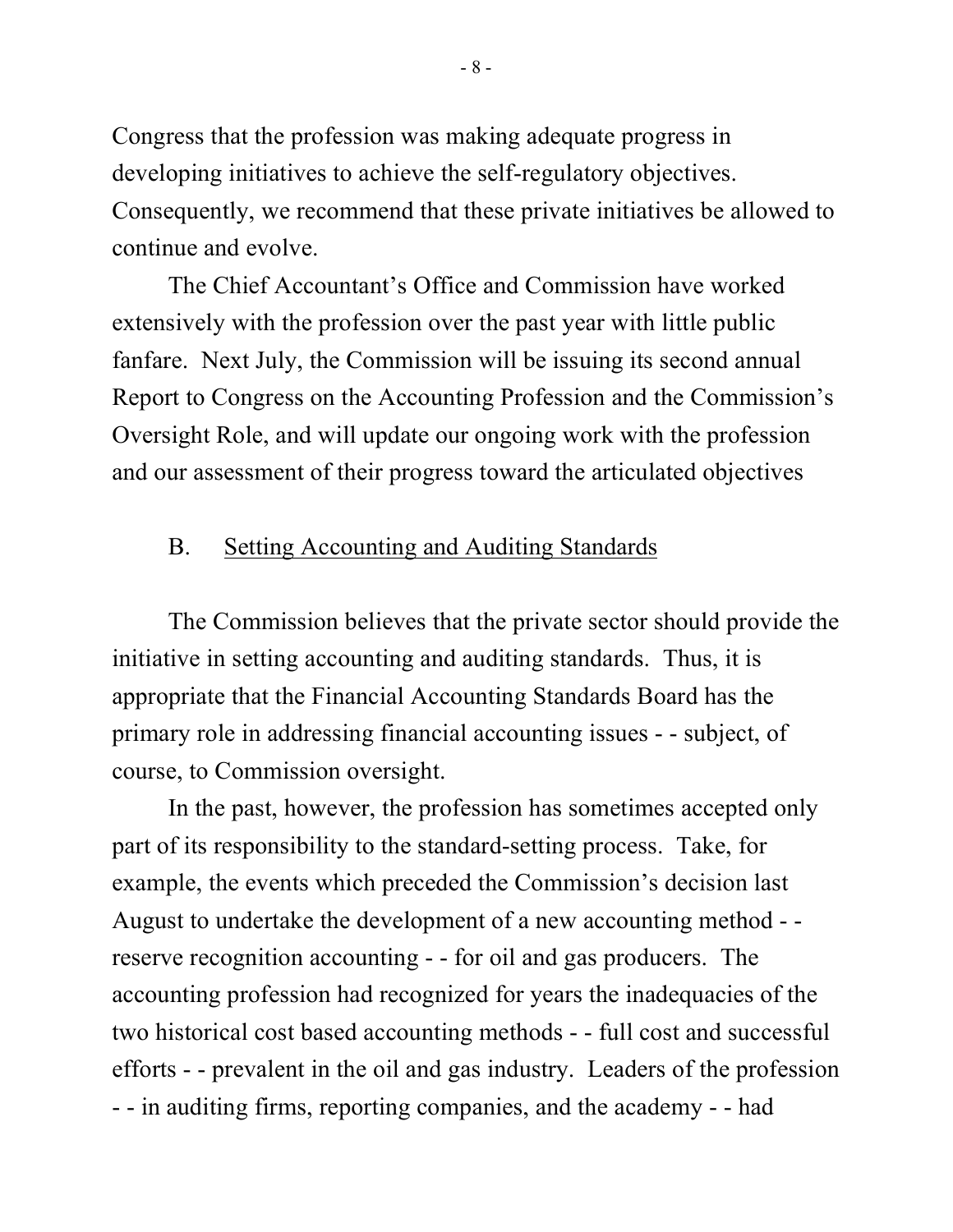peppered the literature with criticisms of existing methods and proposals for experimentation and change. Users had long ago made the inadequacies of existing approaches abundantly clear.

Nonetheless, it was left to the Commission, implementing a Congressional directive, to come to grips with oil and gas accounting. Ironically, the Commission has been criticized for proposing reserve recognition accounting, the implication being that the Commission is interested in expanding its role at the expense of the private sector. In fact, however, the Commission would very much have preferred that the accounting profession take the lead.

The Commission's action did not in any way signify a change in the Commission's basic relationship with the FASB. The message communicated by our decision is rather that there is a need for the profession and the corporate community to address fundamental accounting problems in a broader framework than that to which we traditionally have been accustomed.

Disclosure of the impact of changing price levels is another example of the problem. The need to deal with the problems inherent in the interplay between chronic inflation and historical cost-based accounting have been treated in the professional literature for some time. And yet, here too, the Commission provided the impetus reflected in ASR 190, which introduced a limited requirement for disclosure of the replacement cost of certain assets. The Financial Executive Institute, in a recent study, found that while corporate and financial executives were critical of the need to disclose replacement cost information, they viewed the impact of changing prices on financial statements as an important issue which required experimentation. Paradoxically, the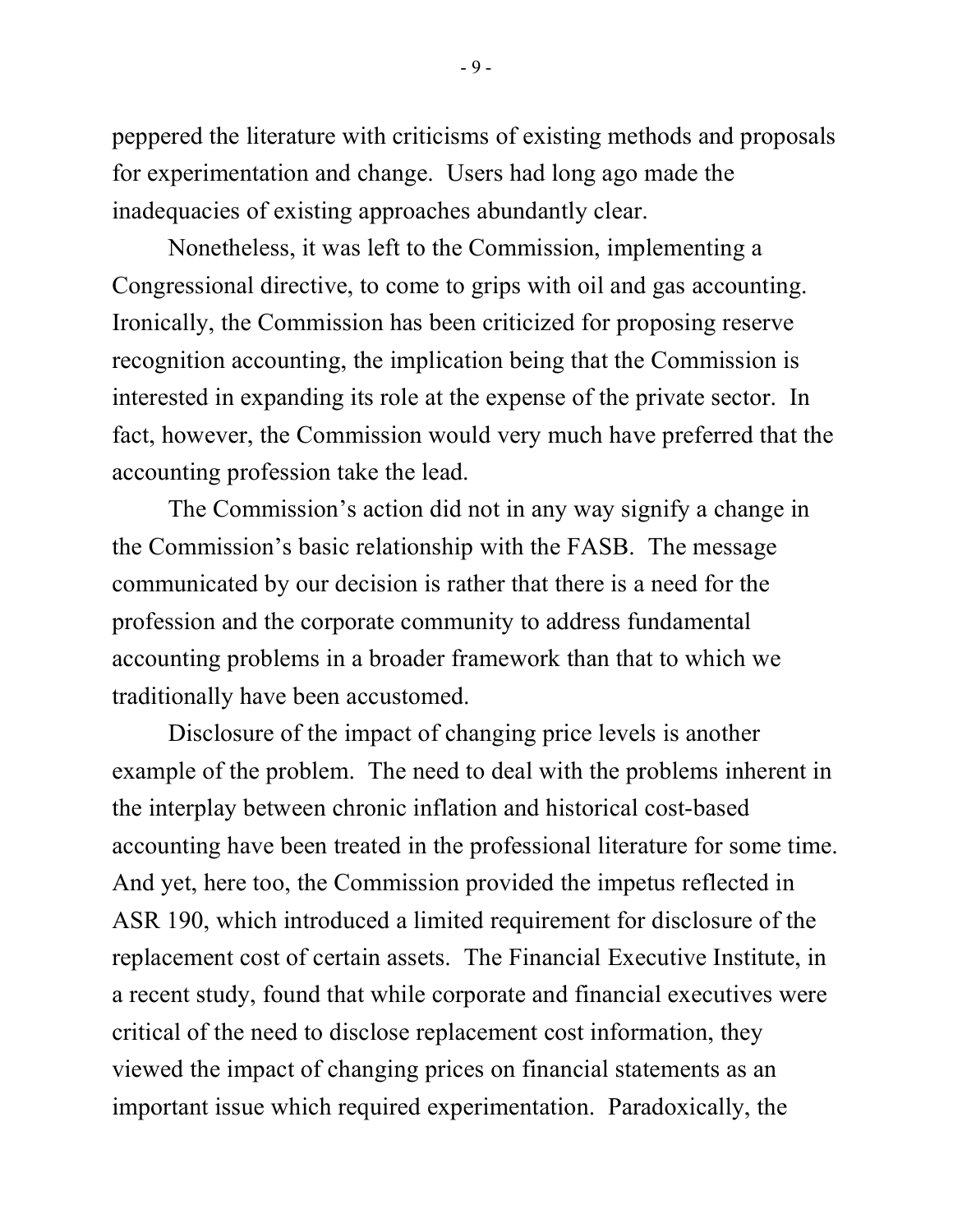study also found that the Commission's characterization of replacement cost disclosure as "experimental" caused management to be particularly critical of the cost burden of compliance. Short of the commission requirement, however, the experimentation was virtually non existent.

On a more constructive course, the FASB conceptual framework project constitutes an exercise in leadership - - a set of principles which can serve as a goal, a visionary guide for the profession to work toward as it develops and refines disclosure principles and methodologies. It is a safe prediction that, during the coming decades, the economic, political and technological changes in this country and the world - - and their impact on the nature and methods of American business - - will be enormous. Accountants and financial managers must have a conceptual framework sufficiently flexible and broad to accommodate those developments.

In its most recent exposure draft the Board has not limited its scope to financial statements, but rather has wisely elected to define its task in terms of financial reporting in general. That premise, if reflected in the Board's final product, will bring the accounting profession closer into step with the needs and expectations of the users of financial information and with the realities of the way business must communicate in a complex and sophisticated economy. Second, and just as significantly, the exposure draft reflects the philosophy that financial information is not simply a record of past occurrences, but is equally of value in enabling users to assess the future.

The broader area of financial reporting is an appropriate frame of reference within which to grapple with conceptual problems, and the FASB's recognition that the financial statements are only one element in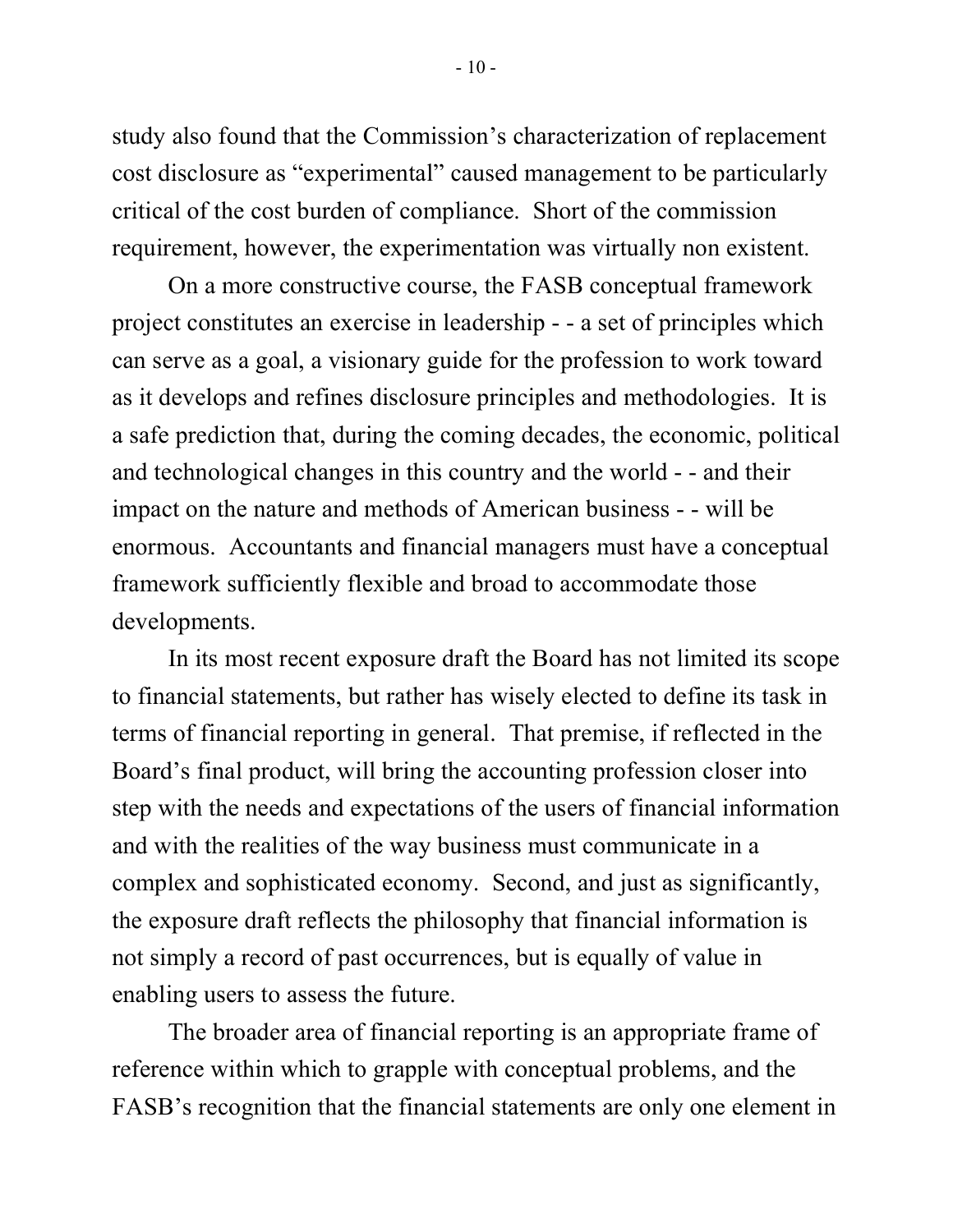the complex of financial disclosure is a positive sign. For example, it provides management with the opportunity to distinguish between measurable results typically presented in financial statements and other information which may be equally meaningful to users, but less precise. Further, this expanded perspective should also encourage the auditor to lend the credibility of his independent expertise to useful, but nontraditional data of this nature.

#### III. INVESTMENT MANAGEMENT

For the past forty years, the Commission has regulated virtually every aspect of the investment company and investment advisory industries. There has been little, if any self-regulation. The Commission's presence has been formal, and pervasive.

This is now beginning to change. The Commission is rethinking the fundamental assumptions on which our regulatory program in this area has historically been based, and I expect, over time, dramatic changes will be visible in the way we interact with the private sector in regulating investment companies and investment advisers.

The Division of Investment Management is currently engaged in thorough reviews of the Investment Company Act and the Investment Advisers Act and all the rules and administrative practices thereunder. As a result of this re-evaluation, a significant regulatory shifting has already begun. First, we are moving towards simpler rules that are easier to understand, less costly to comply with, and state objectives and policy rather than describe method; and second, we are encouraging investment company directors - - especially those who are disinterested -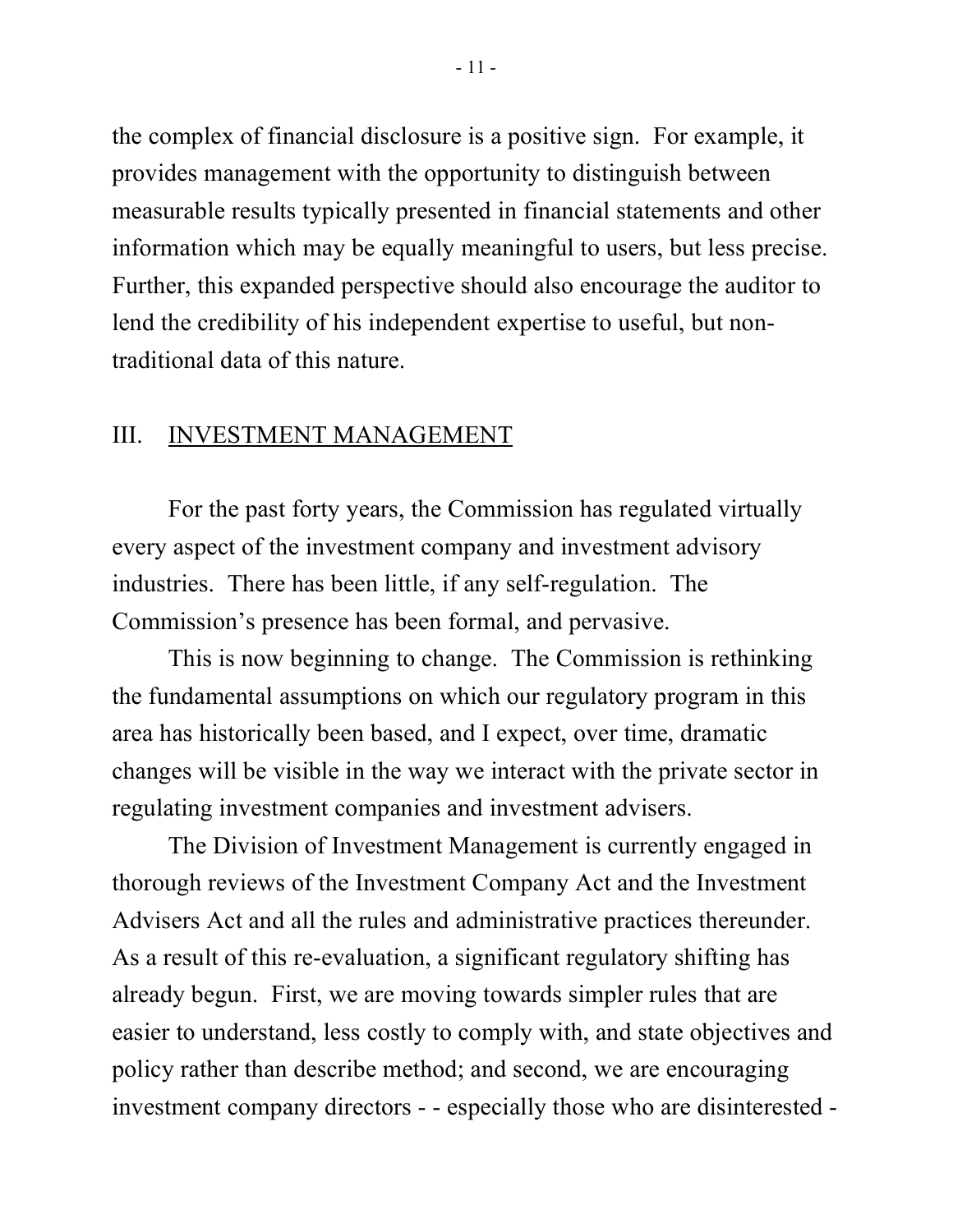- to assume their responsibilities to the companies that they serve. Compare, as an example of our shift in emphasis, the depository rule we adopted with that originally proposed.

I firmly believe that the initiatives begun last year will return to the private sector the responsibility for managing the investment company industry, and will improve investment advisory regulation as well.

#### IV. MARKET REGULATION

#### A. The National Market System

The national market system, of course, is another area in which the Commission has adopted a largely self-regulatory approach. As you know, the Securities Acts Amendments of 1975 require the Commission to facilitate the implementation of a national market system for the trading of securities. The Commission believes that such a system should ideally be an industry undertaking, and that the Commission's role should be to identify objectives, stimulate initiatives, assess progress, and fill whatever voids may occur from time to time in the process.

In January 1978, responding to a concern that the industry lacked direction in its efforts to meet the Congressional objectives, the Commission issued a statement proposing a series of initiatives which established the framework for a continuing dialogue with the securities industry and the self-regulatory organizations and for accelerating progress toward implementing a national market system.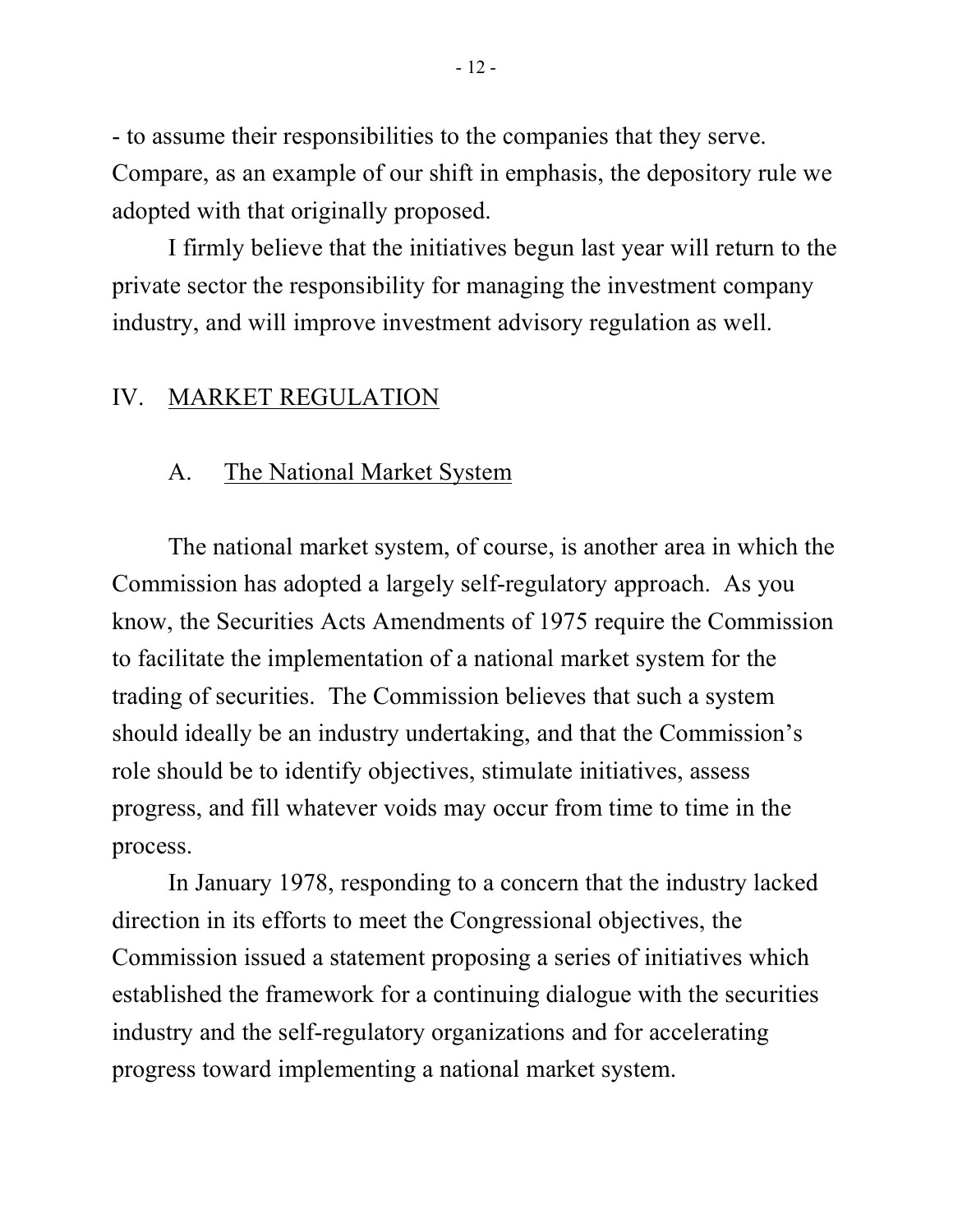While the Commission's timetable in the January 1978 Statement was too ambitious, substantial progress has been made during the past year, particularly in the development of comprehensive market linkage facilities. Two experimental systems proposed by the industry, the Intermarket Trading System and the Cincinnati Stock Exchange automated trading facility, began pilot operation during 1978. Both of these systems offer valuable opportunities to study the ability of different types of market linkage systems to integrate trading in physically-separate locations and to study the effects of these linkage systems on the structure of the markets.

While these systems were the result of private sector initiatives, the Commission has been playing a significant role in facilitating their development.

Other progress achieved in this past year is reflected in the negotiations between the Midwest Stock Exchange and the NYSE for the use of the NYSE-American Stock Exchange Common Message Switch; the extensive dialogue regarding the operation of order-by-order routing and limit order facilities; the NYSE project to open its specialists' books and its offer to help the other exchanges automate their specialists' books. This progress has been achieved primarily as a result of informal prodding by the Commission and its staff.

The Commission expects very shortly to issue a status report assessing the past year's progress and indicating those issues which have priority for resolution to hasten progress towards a national market system.

I am confident that the objectives of the national market system will be met during my term as Chairman.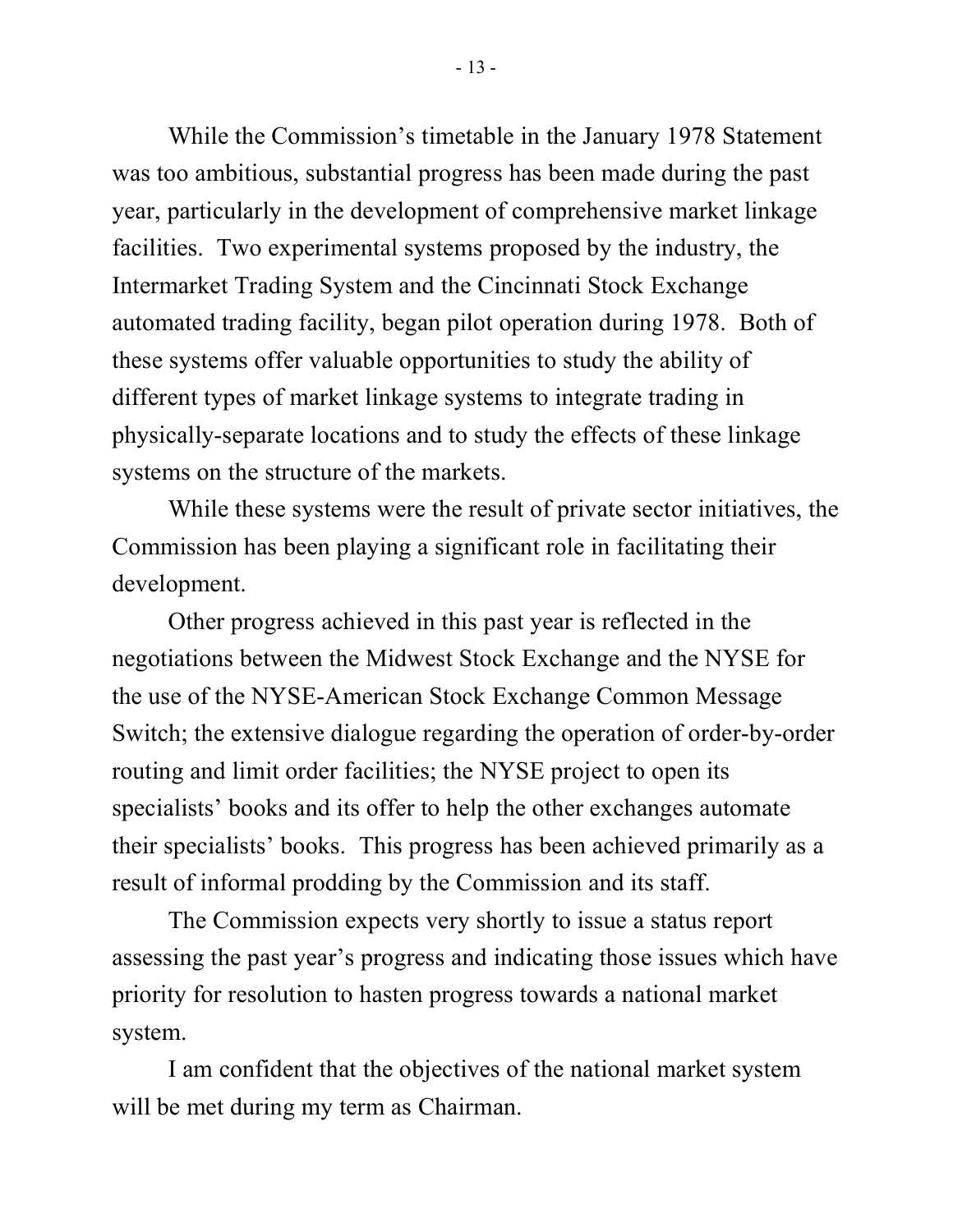#### B. Regulation of Options Trading

As you know, a moratorium on the expansion of pilot options trading programs has been in effect since 1977. The Commission announced the moratorium because it believed the time had come to review and assess the efficacy of existing self-regulatory and Commission oversight of the burgeoning options markets. We initiated a general review extending to all aspects of standardized options trading and the regulation of such trading.

The report of this Options Study was released on February 15 of this year, and following the release of the report, the Commission approved a plan which will lead to lifting the moratorium. The plan calls for close cooperation among the self-regulatory organizations and the Commission in the implementation, over the next six months, of specific actions designed to correct the deficiencies found by the Options Study in current surveillance and sales practices.

Our goal in the Options Study was to learn enough about the industry so that an appropriate self-regulatory balance could be struck. The theme of our release, and of the recommendations in the study, is self-regulation. The study identified specific problems, and established specific self-regulatory objectives. But, we are relying on the industry itself to take the initiatives which will lead to a lifting of the moratorium, rather than ourselves prescribing specific corrective action.

This is especially evident with regard to surveillance rather than seeking ourselves to address the inadequacies in this area, we brought the self-regulatory organizations involved in options together in sharing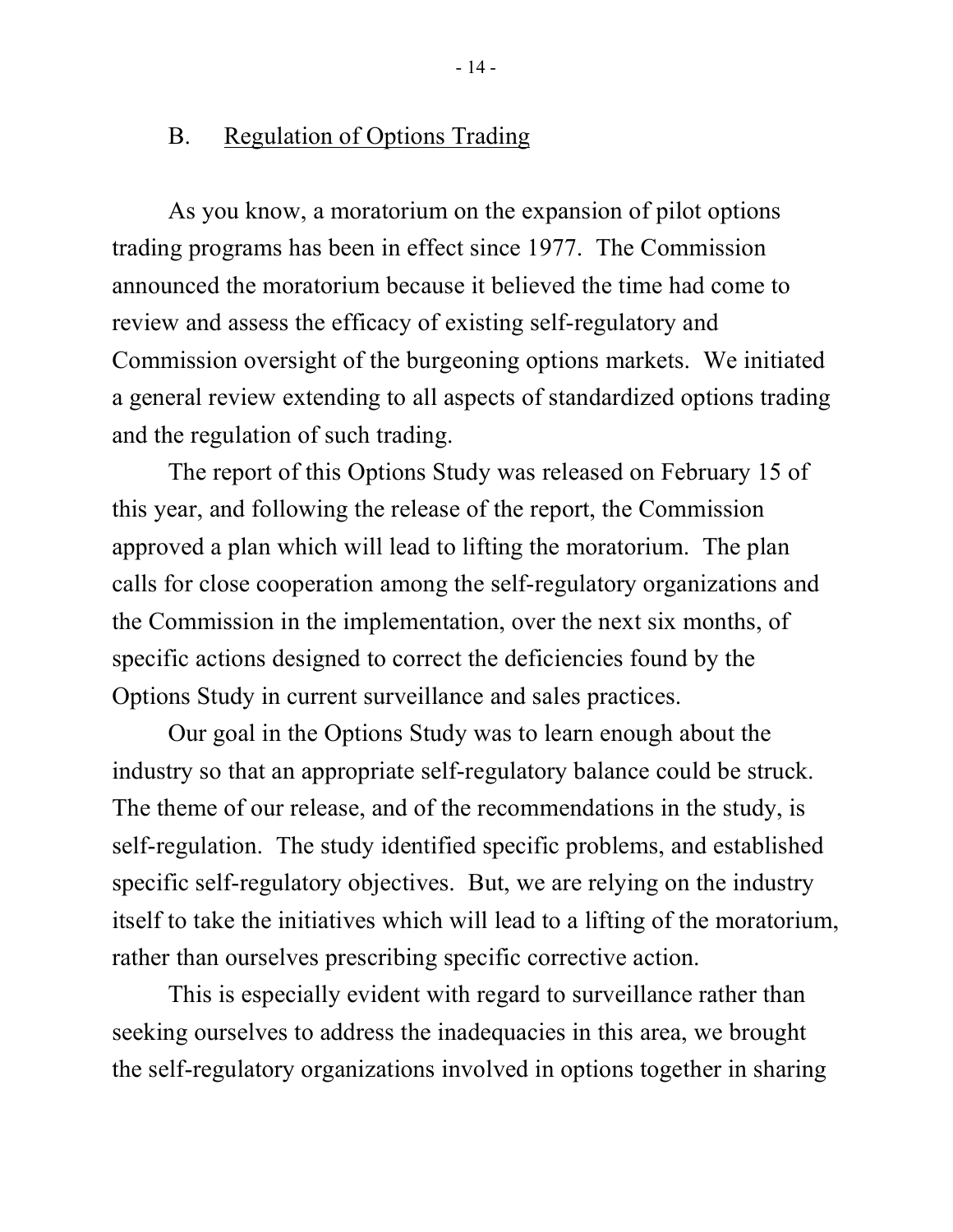information to enhance the quality of their own surveillance and oversight.

### C. Surveillance and Inspection

In order to insure that self-regulation is consistent with our mandate to protect investors, it is important that we know what the selfregulatory organizations - - whether in options or equities - - are doing and how well they are doing it. To this end, the Division of Market Regulation has recently strengthened its ability to monitor the performance of the self-regulatory organizations. The Division has established a new inspection unit to oversee the activities of these entities in carrying out their own surveillance, inspection, and enforcement functions. This unit will advise the Commission on a regular basis as to the current performance of the self-regulatory organizations. Further, a consultant has been engaged to advise the Commission regarding improvements in its own surveillance system. Our goal, however, is not to duplicate the surveillance capabilities of the self-regulatory organizations, but rather to insure that the total aggregate surveillance capacity is adequate, that there are no gaps, and that there has been an appropriate allocation of surveillance functions among the self-regulators and the Commission.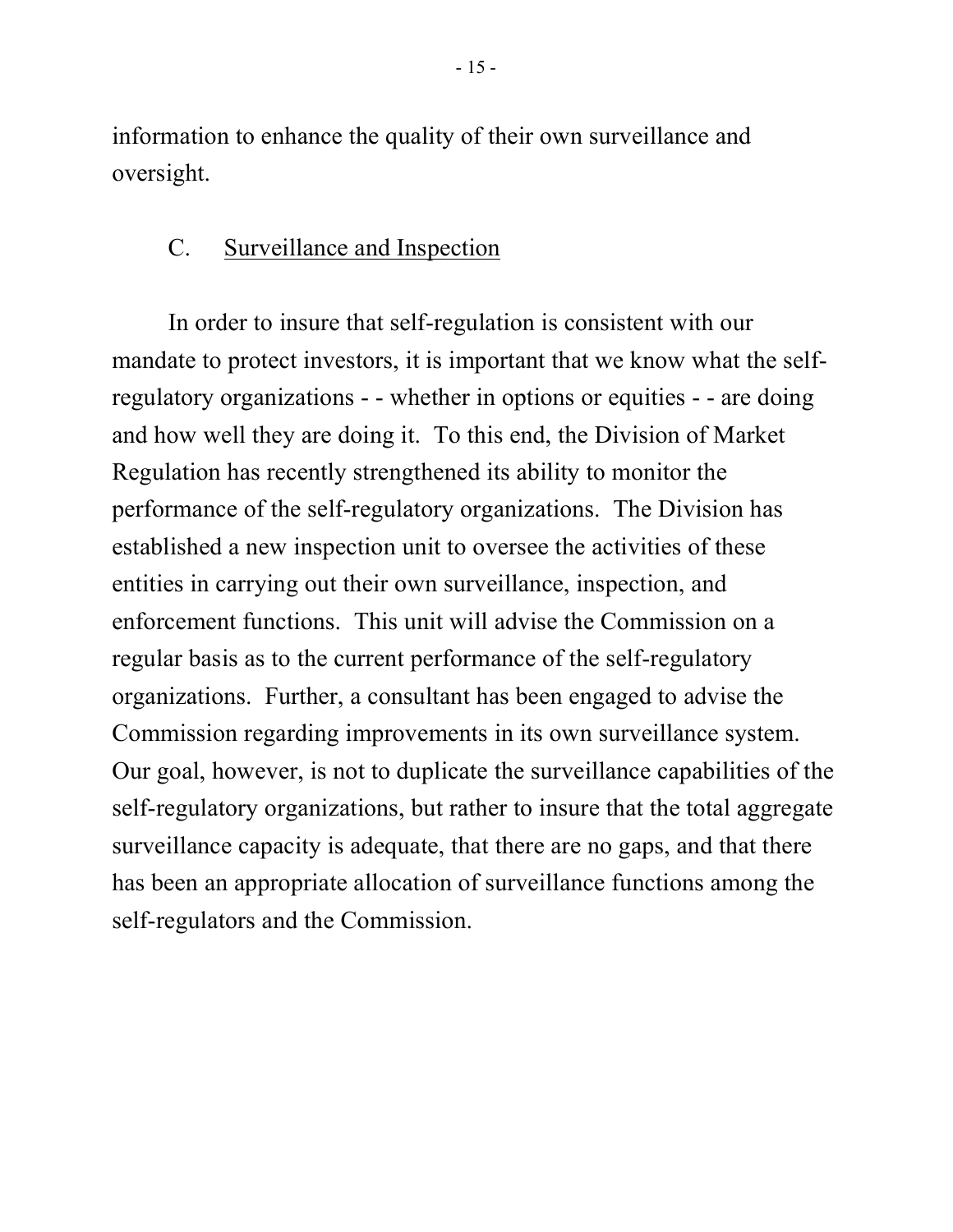#### V. DISCLOSURE POLICY

While disclosure policy is not an area which is typically thought of as providing an opportunity for self-regulation, many of our initiatives in this area reflect, in important ways, our adherence to these principles.

#### A. Small Business

For example, the Commission has undertaken several rulemaking initiatives designed to ease the burden that the federal securities laws impose on the ability of small businesses to raise capital. The Commission has amended Rule 144 to more than double the amount of securities which may be sold thereunder and to permit sellers to deal directly with a bona fide market-maker in lieu of engaging a broker. In addition, just yesterday the Commission adopted a further amendment to the Rule which would remove the volume restrictions entirely for sales by non-affiliates after a certain holding period.

The Commission has also endeavored to make offerings under Regulation A and Rule 146 more viable for small business. Thus, Regulation A was amended to increase the amount of securities which may be sold thereunder within a 12-month period from \$500,000 to \$1,500,000. In addition, the Commission expects to act quickly on a proposed amendment which would permit the use of pre-selling documents to obtain indications of interest in Regulation A firm commitment underwritings. Consistent with the raising of the Regulation A ceiling, the Commission also amended Rule 146 to permit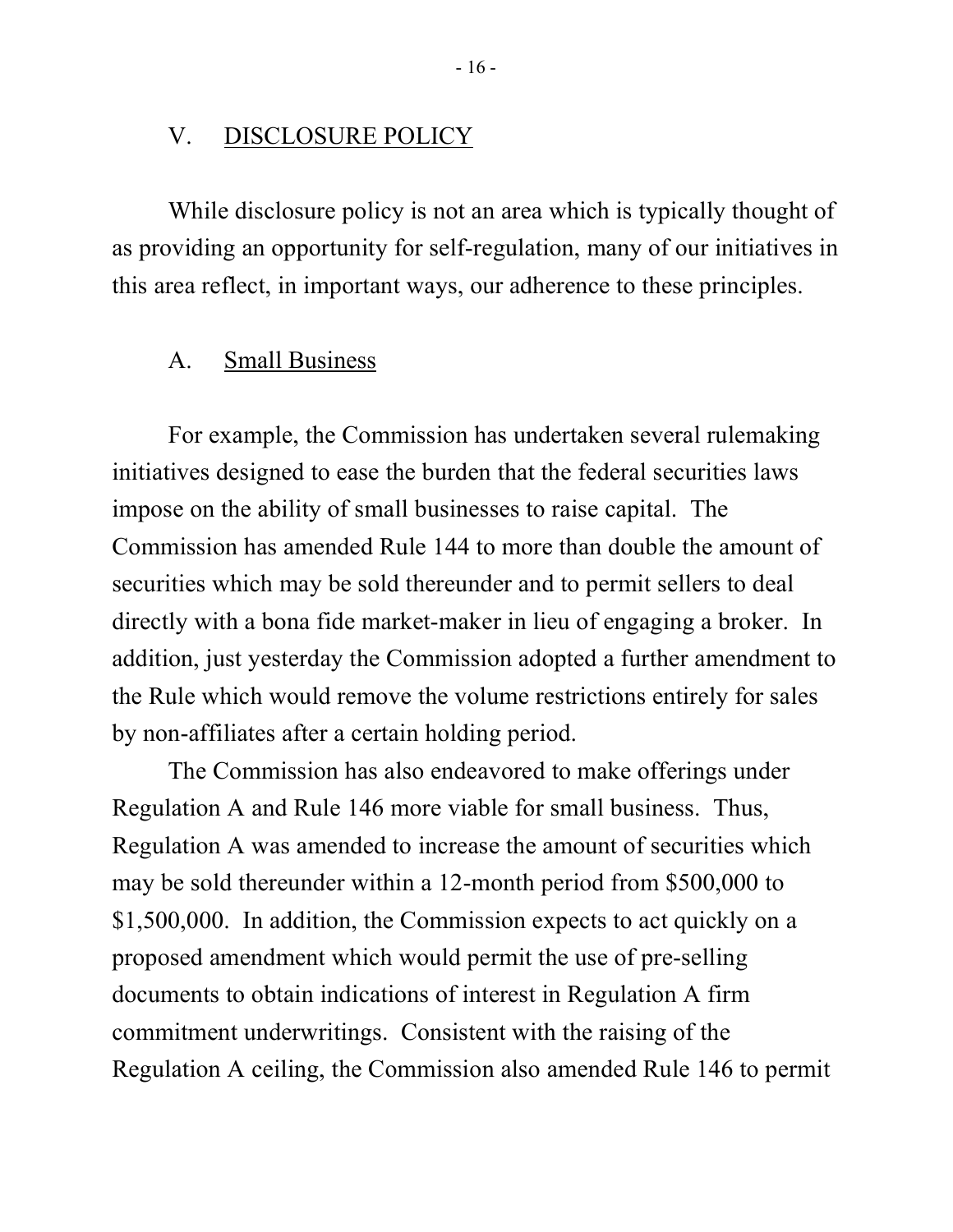Regulation A-type disclosure to satisfy the Rule's information requirement for offerings which do not exceed \$1,500,000.

Because of the limitations of Regulation A, there is also a need for a simplified and less costly form for registered underwriting by small businesses. We are hopeful that this need will be met by proposed Form S-18, which would be available for offerings by non-reporting companies and could be filed with the Commission's Regional Offices. Although the proposed ceiling on the aggregate offering price was \$3,000,000, the Division of Corporation Finance expects to recommend that the ceiling be \$5,000,000 in order to meet the need for which the Form was designed.

The Commission has also begun the appointment of temporary consultants to the Division who will work to develop fresh approaches to the problems faced by small business. Bruce Mann was the first of our consultants, and Bob Howes is currently serving as our second. These experts bridge the gap between the Commission and the private sector and - - we hope - - broaden the perspective of both.

Our goal in all of these initiatives is to deregulate small business to the extent compatible with sound disclosure policy. I believe we have already made significant progress, and we intend to go as far as we can towards removing the frustration that often accompanies the interactions between small business and government.

## B. Corporate Accountability

In light of the concern that the Commission's corporate accountability initiatives unduly interfere with internal corporate affairs,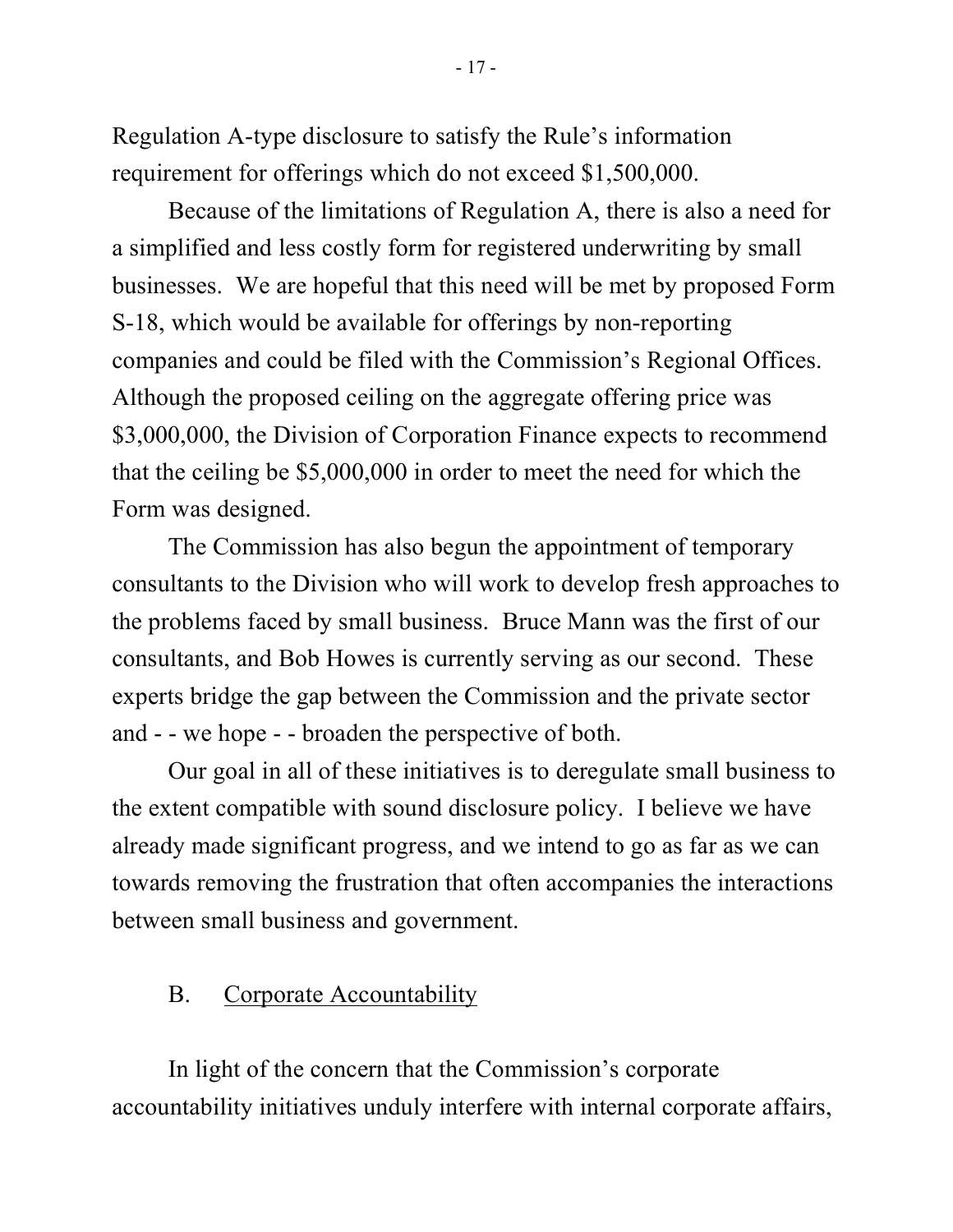it may seem strange that I believe our efforts to enhance corporate accountability are consistent with our commitment to self-regulation. But they are.

One of the oldest and most traditional of all our self-regulatory frameworks is embodied in the relationship between shareholders, management, and the Board of Directors of a corporation. The effectiveness of this framework has been criticized, and some of the criticism is no doubt valid. But, this structure is fundamental to our society, and I believe it retains a great vitality.

Our efforts to enhance corporate accountability should not, therefore, be viewed as adversarial, but rather as furthering the traditional mechanisms of corporate governance and self-regulation. Our initiatives will hopefully provide disclosures which will enable the corporate community to better govern itself, and may thus help avoid the need for federal legislative intervention into matters which have been historically left to state law. I would urge the private sector to do all it can to enhance the effectiveness of that governance process.

#### VI. ENFORCEMENT

I am sure that most of you consider the Commission's enforcement program to be the very antithesis of self-regulation. To be sure, a Commission investigation is an active, intrusive, and certainly disruptive federal presence.

Viewed broadly, however, I want to suggest that even our enforcement program is consistent with reliance on private sector initiatives. Our enforcement resources would be utterly inadequate to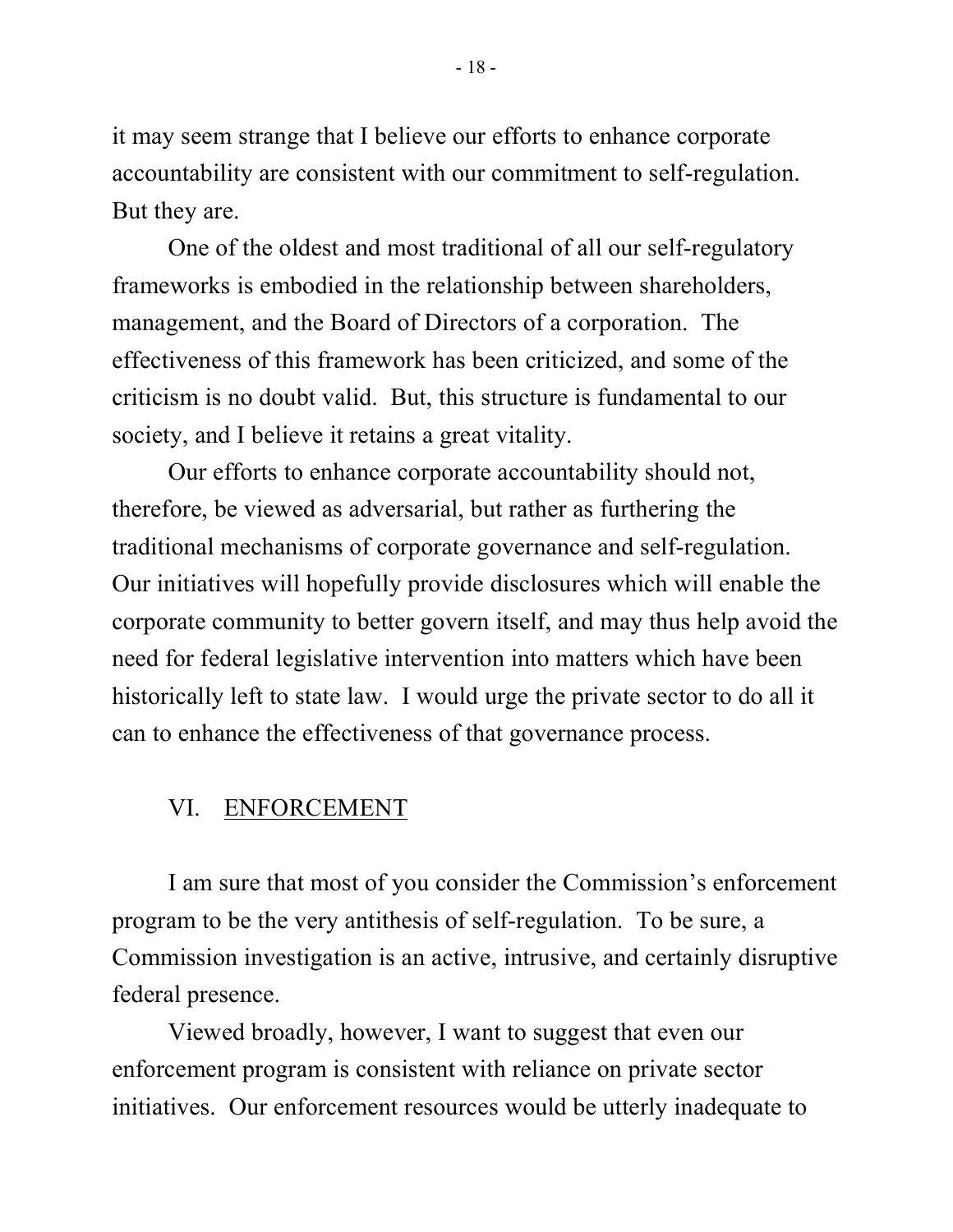the task of policing all securities law violations which may take place. As a result, our enforcement activities are designed not only to correct specific wrongdoing, but also to alert the private sector as to the kinds of activities which we believe to be illegal. We also tend to be programatic in our enforcement efforts, concentrating on a particular area of concern in order that the parameters of appropriate conduct in that area may be fleshed out. In this way, we hope to stimulate the private sector to selfpolice inappropriate conduct.

We cannot bring every case, but our presence is sufficiently pervasive that a failure to stop practices which have been successfully challenged carries a very real risk. This risk, we have found, provides a strong and effective incentive for voluntary reform.

#### VII. CONCLUSION

Our philosophical commitment to self-regulation has its practical side as well. Ever-tighter budgetary restrictions are increasing the pressure on our already too-limited resources. Reliance on private sector initiatives, therefore, allows us to do more with what we have.

However, as I have tried to describe tonight, a commitment to selfregulation does not require that we abdicate our own responsibilities, nor do we intend to. Our primary goal is investor protection, and we will be quick to act forcefully where we must.

In some areas, of course, regulatory action by the Commission may be desirable to forestall an even greater intrusion by the Congress. The Foreign Corrupt Practices Act may thus be viewed as a legislative response to a failure by the private sector to keep its own house in order.